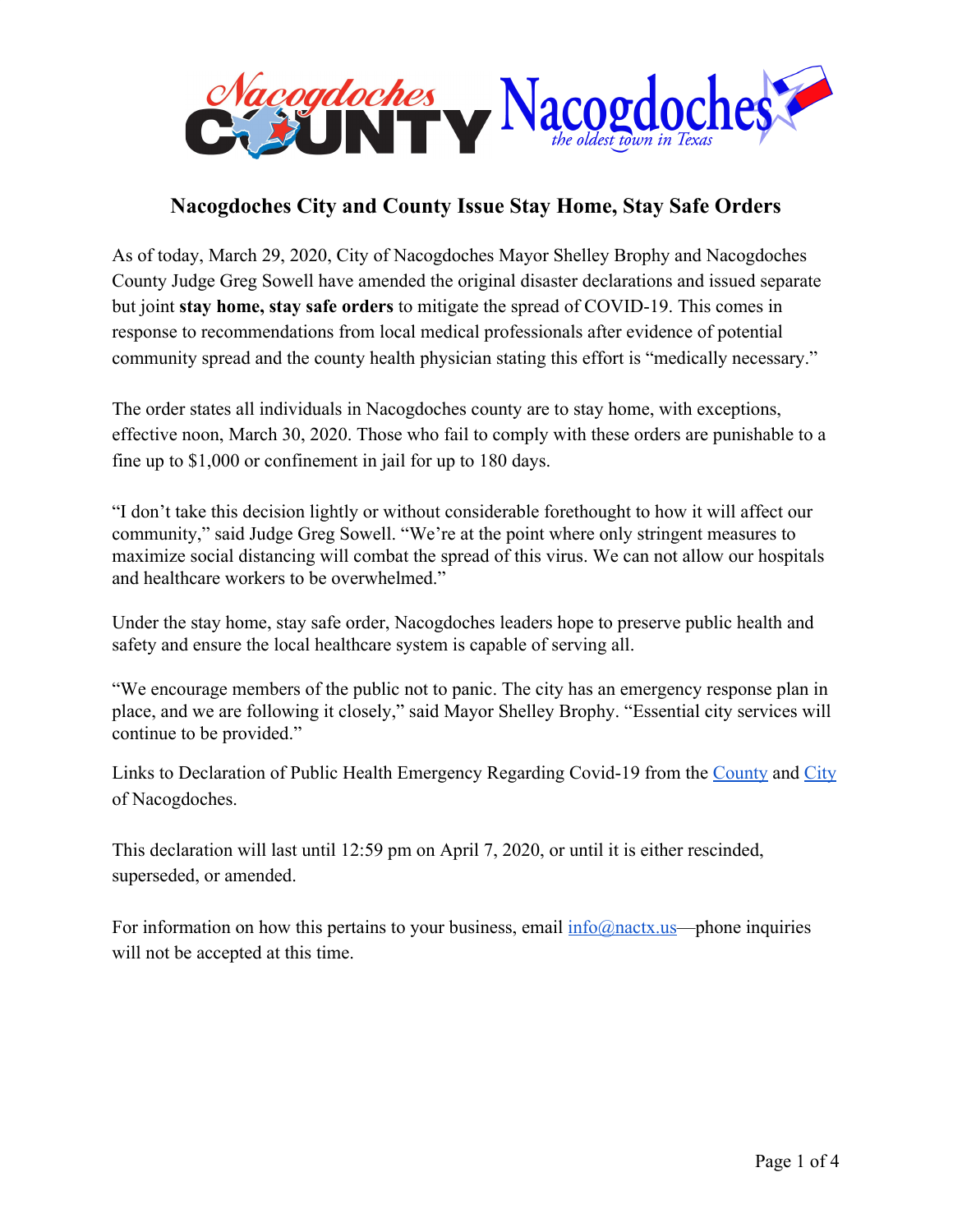

## **Stay Home Order Overview**

Beginning at 12 noon tomorrow, March 30, 2020, Mayor Brophy and Judge Sowell are ordering all individuals living within the City and County of Nacogdoches to **stay home and travel only to perform essential activities, essential government functions, or to operate essential businesses as outlined here**. Please read the order carefully to see how daily activities and business will be impacted.

## **The following are four categories of allowed activities:**

- 1. Activities related to maintaining the **health and safety of their family, household members, and their pets**. Examples are seeking emergency services, obtaining medical supplies or medication, and visiting a healthcare professional. This includes caring for a family member or pet in another household.
- 2. Activities to obtain **necessary services or supplies for themselves, their family and household**, including groceries or food (such as from curbside or drive-thru pickup from restaurants), pet supplies and pet food, supplies needed to work from home and consumer products, and picking up materials for distance learning or school-provided meals.
- 3. **Outdoor activity, such as walking, running or cycling**, but only if social distancing is upheld, such as staying six feet away from other people.
- 4. **Working for an exempted business or government** that is providing essential services or products needed by the public during this crisis, which is explained in detail below.

All public and private gatherings consisting of more than 10 individuals or any gathering beyond anyone other than a person's own household or family are prohibited.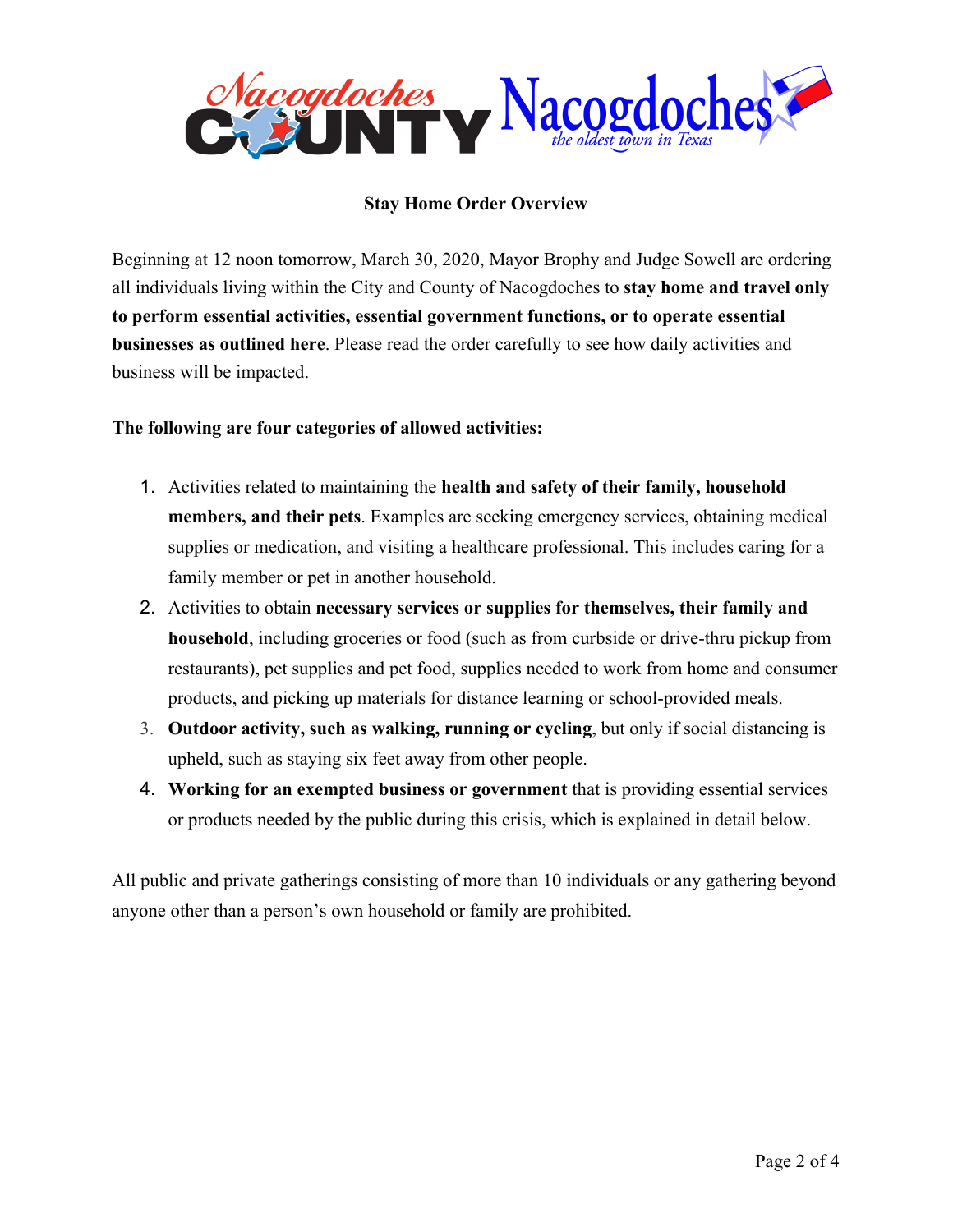

## **Stay Safe Order**

The Mayor and Judge have also ordered **all businesses to close and stop operations** other than minimum basic operations such as allowing employees to work from home, maintaining security and maintenance of the business' property, and facilitating information technology services that allow employees to work from home.

**Businesses and organizations that are providing products and services that are needed by the community during this crisis are exempt.** The followed exempt businesses may continue operating, provided they exercise proper social distancing:

- **Healthcare operations**, including hospitals, clinics, dentists, pharmaceutical companies, healthcare facilities and suppliers, home-based care and residential facilities for seniors and children, and veterinary care;
- **Essential infrastructure** including construction, water, sewer, gas, electrical, roads and solid waste collection and removal, internet, telecommunications systems, first responders, emergency management personnel, law enforcement, emergency dispatchers, animal shelters;
- **Government functions** as determined by the government entity to perform those functions provided social distancing requirements are met;
- **● Businesses related to food sales, delivery, and cultivation** such as grocery stores, farmers markets, food banks, convenience stores, food and good delivery operations, pet suppliers, liquor stores, farming, livestock, and fishing;
- **Charitable organizations** providing food, shelter and social services to economically disadvantaged or vulnerable populations, including animals;
- Businesses engaged in the sales, transporting, and licensing of **firearms, knives, ammunition and gun supplies**.
- **News media**, including newspapers, television, radio and other media outlets providing information to the public;